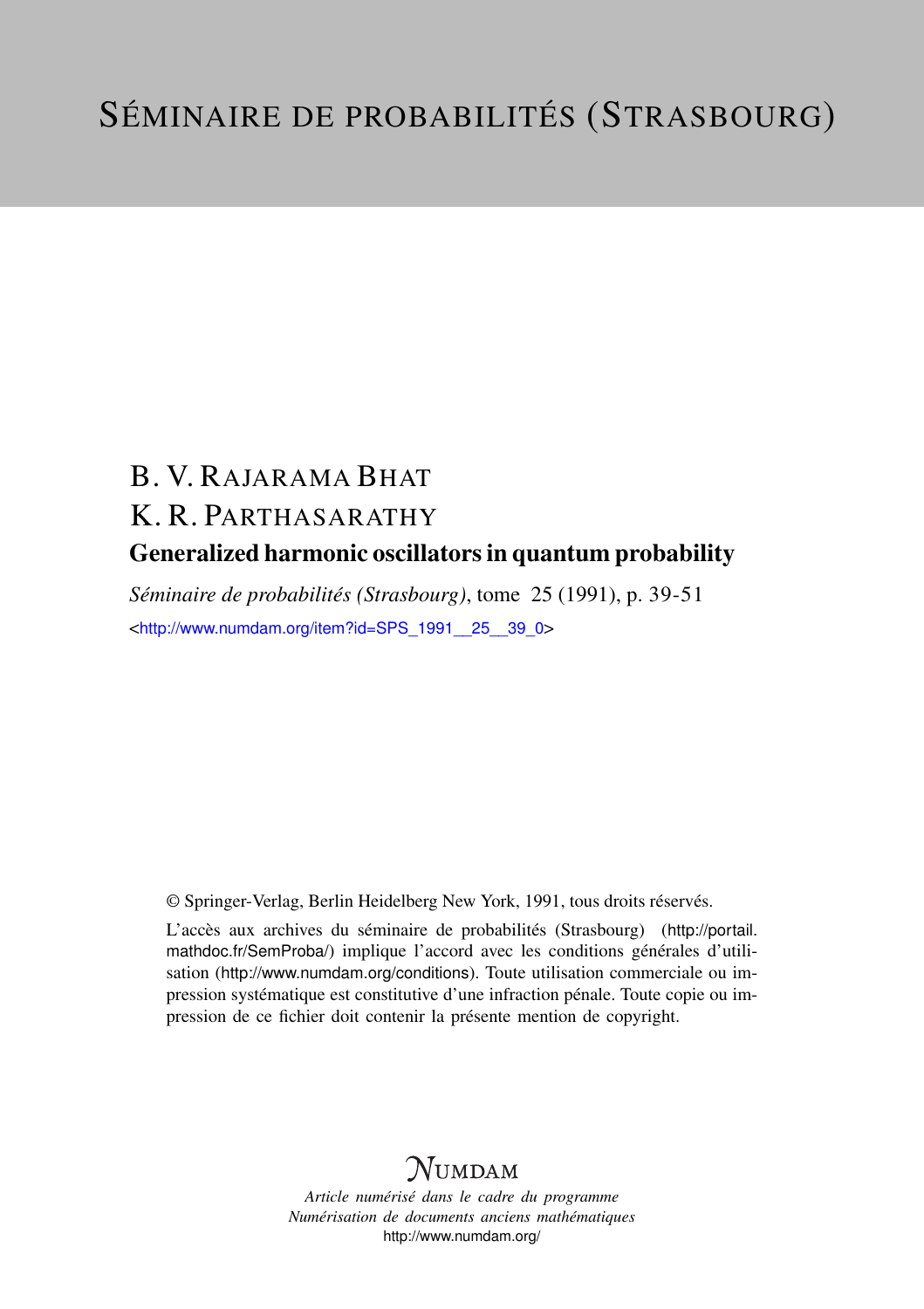### GENERALIZED HARMONIC OSCILLATORS IN QUANTUM PROBABILITY

by B.V. Rajarama Bhat and K.R.Parthasarathy Indian Statistical Institute, Delhi Centre 7, S.J.S. Sansanwal Marg, New Delhi 110 016

Introduction.

By a generalized harmonic oscillator we mean a pair  $(H, X)$  of selfadjoint operators in a complex separable Hilbert space  $H$  satisfying

(1.1)  $[H, [H, X]]u = c^2 X u$  for all  $u \in \mathcal{D}$ 

where  $c^2 \geq 0$  is a constant and  $\mathcal D$  is a dense linear manifold in  $\mathcal H$ . When H is fixed we say that X is harmonic with respect to  $H$  in the domain  $D$ . Such a definition is motivated by the fact that in Heisenberg's picture of quantum dynamics with energy operator  $H$  the rate of change (or velocity) and the acceleration of the observable  $X$  are determined by the operators  $\mathbf{i}[H, X]$  and  $-[H, [H, X]]$  respectively and (1.1) expresses the relation that in every pure state  $u \in \mathcal{D}$  the mean acceleration of X is proportional to the mean value of X, the constant of proportionality being  $-c^2 \leq 0$ . In the present exposition we shall discuss several examples of generalized harmonic oscillators and establish the following : : given any symmetric probability distribution  $\mu$  on the real line satisfying the property that polynomials are dense in  $L^{2}(\mu)$  there exists a generalized harmonic oscillator  $(H, X)$  and a unit vector u in a Hilbert space such that  $Hu = 0$ , the spectrum of H is contained in  $\{0,1,2,\dots\}$  and the probability distribution of X in the pure state u is  $\mu$ . We shall also indicate situations when an arbitrary observable may be expressed as a superposition of harmonic observables with respect to a selfadjoint operator having pure point spectrum. Finally examples of quantum martingales are constructed in a boson Fock space for which the observable at time t is harmonic with respect to the conservation operator  $\Lambda(t)$  for every  $t$ . These include fermion brownian motion, Azéma martingales and also martingales for which the distribution at time t in the vacuum state is a properly scaled' Wigner distribution.

#### Examples of generalized harmonic oscillators. ,

We shall now present a few concrete examples of generalized harmonic oscillators and examine their properties.

**Example 2.1.** Let  $H = \mathbb{C}^2$  with the orthonormal basis  $\{e_0, e_1\}$  where  $e_0 = \begin{pmatrix} 1 \\ 0 \end{pmatrix}$ ,  $e_1 =$  $\binom{0}{1}$ . Define  $\sigma_0 = \begin{pmatrix} 1 & 0 \\ 0 & 1 \end{pmatrix}$ ,  $\sigma_1 = \begin{pmatrix} 0 & 1 \\ 1 & 0 \end{pmatrix}$ ,  $\sigma_2 = \begin{pmatrix} 0 & -i \\ i & 0 \end{pmatrix}$ ,  $\sigma_3 = \begin{pmatrix} 1 & 0 \\ 0 & -1 \end{pmatrix}$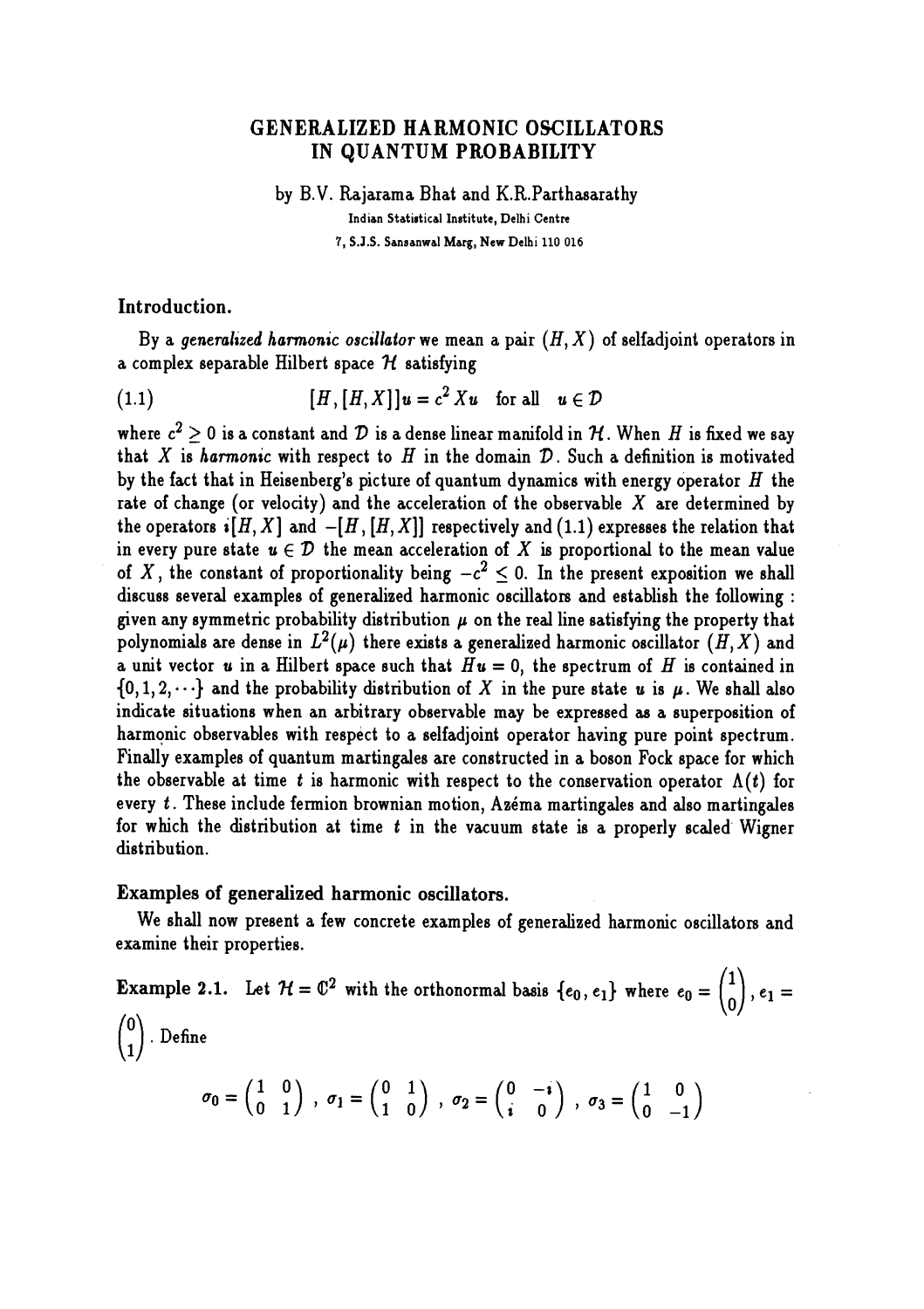where  $\sigma_i$ ,  $i = 1, 2, 3$  are the well known Pauli spin matrices. Then  $[\sigma_3, [\sigma_3, \sigma_i]] = 4\sigma_i$  if  $i = 1, 2$  and = 0 otherwise. Thus  $\sigma_i$  is harmonic with respect to  $\sigma_3$  for each i and any observable  $\sigma$  in H can be expressed as  $\sigma = \sum_i x_i \sigma_i$ , where  $x_i$  is a real scalar for each i. In the pure state  $e_0$ ,  $\sigma_0$  and  $\sigma_3$  have degenerate distribution at 1 whereas  $\sigma_1$  and  $\sigma_2$  have Bernoulli distribution with equal probability for the values  $1$  and  $-1$ .

**Example 2.2.** Let H be a Hilbert space with orthonormal basis  $\{e_0, e_1, e_2, ...\}$ . We adopt the convention that  $e_n = 0$  whenever  $n \ge \dim \mathcal{H}$ . For any  $u, v \in \mathcal{H}$  define the operator  $|u\rangle < v$  in Dirac's notation so that

$$
|u\rangle < v|w=< v,w>u \text{ for all } w \text{ in } \mathcal{H}.
$$

Let

(2.1) 
$$
N = \sum_{j} j |e_{j} > c_{j}|, \quad L = \sum_{j} |e_{j} > c_{j+1}|.
$$

Denote by D the linear manifold generated by  $e_0, e_1, \ldots$ . Then N is essentially selfadjoint on D,  $[N, L] = -L$  and  $L^k = \sum_j |e_j\rangle < e_{j+k}|$ . In particular,  $L^k = 0$  for  $k \ge \dim \mathcal{H}$ . (Since  $Le_0 = 0$ ,  $Le_j = e_{j-1}$  for  $1 \leq j < \dim \mathcal{H}$  we may call L and  $L^*$  the standard annihilation and creation operators respectively.  $N$  may be called the number operator.) We have the relations

(2.2) 
$$
L^*L = 1 - |e_0\rangle < e_0|
$$
,  $LL^* = 1 - |e_{n-1}\rangle < e_{n-1}|$  where  $n = \dim \mathcal{H}$ ,  
\n
$$
N = \sum_{j\geq 1} L^{*j} L^j.
$$

For any bounded complex valued function  $f$  on  $\{0,1,2,\ldots\}$  define the bounded selfadjoint operator

(2.3) 
$$
X = f(N)L^{k} + L^{*k}\overline{f}(N), \quad k \ge 0.
$$

Then

$$
[N,[N,X]]u=k^2Xu, u\in \mathcal{D},
$$

so that X is harmonic with respect to N on D. When  $\dim \mathcal{H} = \infty$ ,  $f(j) = 1/2$  for all j and  $k = 1$ ,  $X = (L + L^*)/2$  is a harmonic observable with respect to N on D having the standard Wigner distribution with density function  $\frac{2}{3}(1-x^2)^{1/2}$  in the interval  $[-1,1]$  in the pure state  $e_0$ . This is easily shown by proving that  $e_0$ ,  $X^n e_0 >= 0$  if n is odd and  $= 2^{-2k}(k+1)^{-1}\binom{2k}{k}$  when  $n = 2k$  through a routine computation.

The boson annihilation operator a can be expressed as  $a = (N + 1)^{1/2} L$ . Then

(2.4) 
$$
X = (N+1)^{1/2}L + L^*(N+1)^{1/2}
$$

can be closed to an unbounded selfadjoint operator with  $D$  as a core and

$$
[N,[N,X]]u=Xu\ ,\quad u\in\mathcal{D}\ .
$$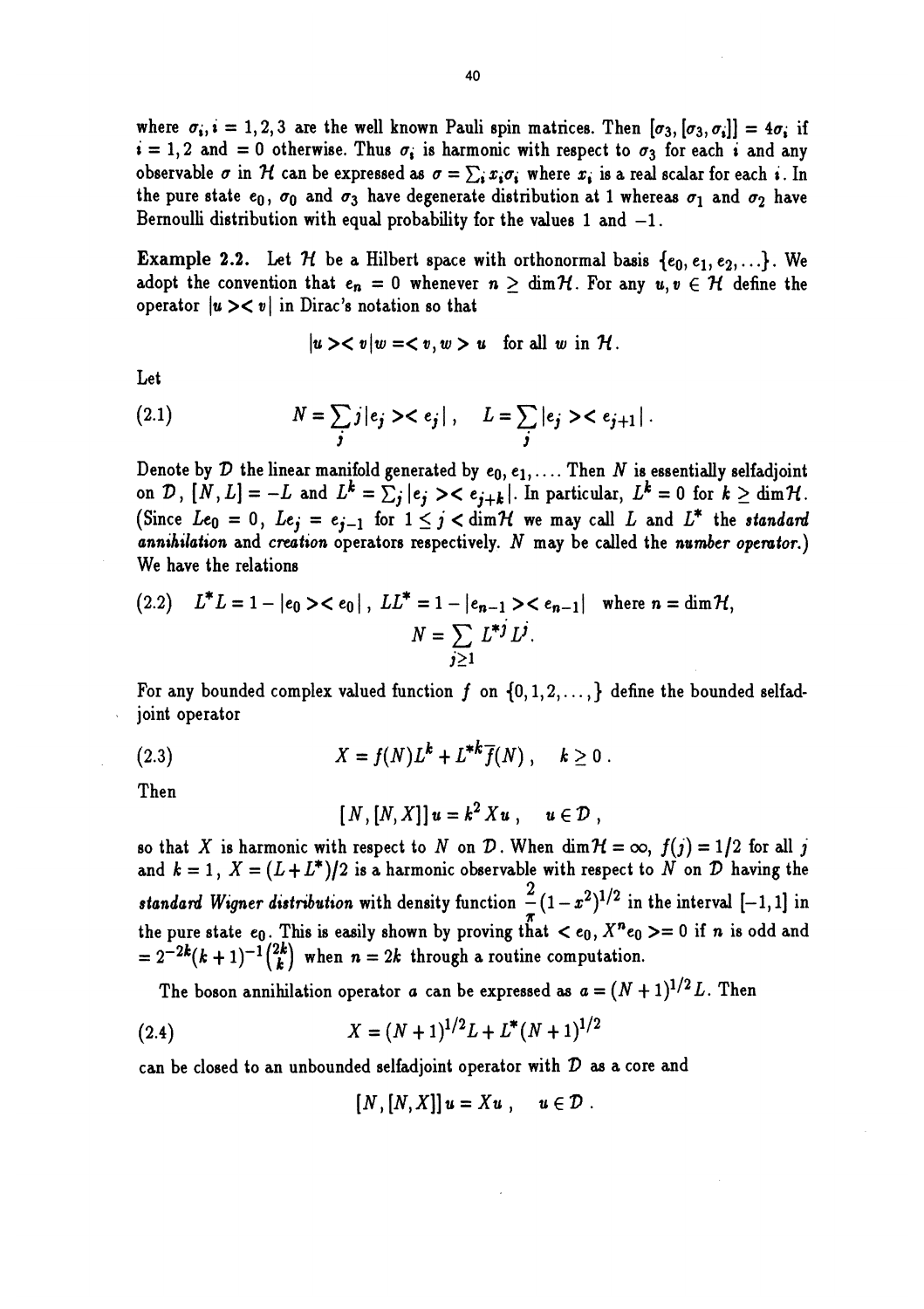This is covered by (2.3) by putting  $k = 1$ ,  $\dim \mathcal{H} = \infty$  and allowing the unbounded function f with  $f(j) = (j+1)^{1/2}$  for all j. In the pure state  $e_0$ , X has the standard normal distribution. In the pure state  $e_k$  the density function of X is  $(2\pi)^{-1/2}q_k(x)^2e^{-x^2/2}$  where  $q_k$  is a suitably normalized  $k$ -th degree Hermite polynomial.

Now consider an arbitrary operator  $X$  whose domain includes  $D$  and express it as  $X = \sum_{i,j} x_{ij} |e_i\rangle\langle e_j|$  where  $\sum_{i} |x_{ij}|^2 \langle \infty$  for each j. Define the functions

$$
f_0(i) = x_{ii}
$$
,  $f_k(i) = x_{ii+k}$ ,  $\tilde{f}_k(i) = x_{i+ki}$ 

for all  $i \geq 0$  where  $x_{i i+k} = x_{i+k i} = 0$  whenever  $i + k \geq \dim \mathcal{H}$ . Then we have

(2.5) 
$$
Xu = f_0(N)u + \sum_{k \geq 1} \{f_k(N)L^k + L^{*k}\tilde{f}_k(N)\}u, \quad u \in \mathcal{D},
$$

(2.6)  $e^{itN} X e^{-itN} u =$ 

$$
f_0(N)u + \sum_{k\geq 1} \{e^{-itk} f_k(N) L^k + e^{itk} L^{*k} \tilde{f}_k(N)\} u, \quad u \in \mathcal{D}.
$$

In particular, (2.6) implies that  $f_0, f_k, \tilde{f}_k$  are determined by the identities :

$$
f_0(N) u = \frac{1}{2\pi} \int_0^{2\pi} e^{itN} X e^{-itN} u dt ,
$$
  

$$
f_k(N) L^k u = \frac{1}{2\pi} \int_0^{2\pi} e^{it(k+N)} X e^{-itN} u dt ,
$$
  

$$
L^{*k} \tilde{f}_k(N) u = \frac{1}{2\pi} \int_0^{2\pi} e^{it(N-k)} X e^{-itN} u dt .
$$

for all  $u \in \mathcal{D}$ , where the right hand side integrals are in the strong sense. If X is symmetric on  $\mathcal{D}$  then  $\tilde{f}_k = \overline{f}_k$  and  $f_0$  is real. If X is bounded

 $\max(||f_0(N)||, ||f_k(N)||, ||\tilde{f}_k(N)||) \leq ||X||$  for all k.

If X is Hilbert-Schmidt we have the "Plancherel identity"  
\n(2.7) Tr 
$$
X^*X = \text{Tr } |f_0|^2(N) + \sum_{k \ge 1} \text{Tr } L^k L^{*k} (|f_k|^2 + |\tilde{f}_k|^2)(N)
$$

where  $L^k L^{*k} = 1$  if dim  $\mathcal{H} = \infty$ .

When X is a bounded selfadjoint operator  $\tilde{f}_k = \overline{f}_k$  in (2.5) and  $X_k = f_k(N) L^k +$  $L^{*k} \overline{f}_k(N)$  is a bounded selfadjoint operator. Thus (2.5) may be interpreted as follows: every bounded observable is a superposition of bounded observables harmonic with respect to  $N$ .

**Example 2.3.** Let H be any selfadjoint operator in a complex separable Hilbert space  $\mathcal{H}$  with pure point spectrum S. Then S is a finite or countable subset of R. Denote by G the countable additive group generated by  $S$  and endowed with the discrete topology. Let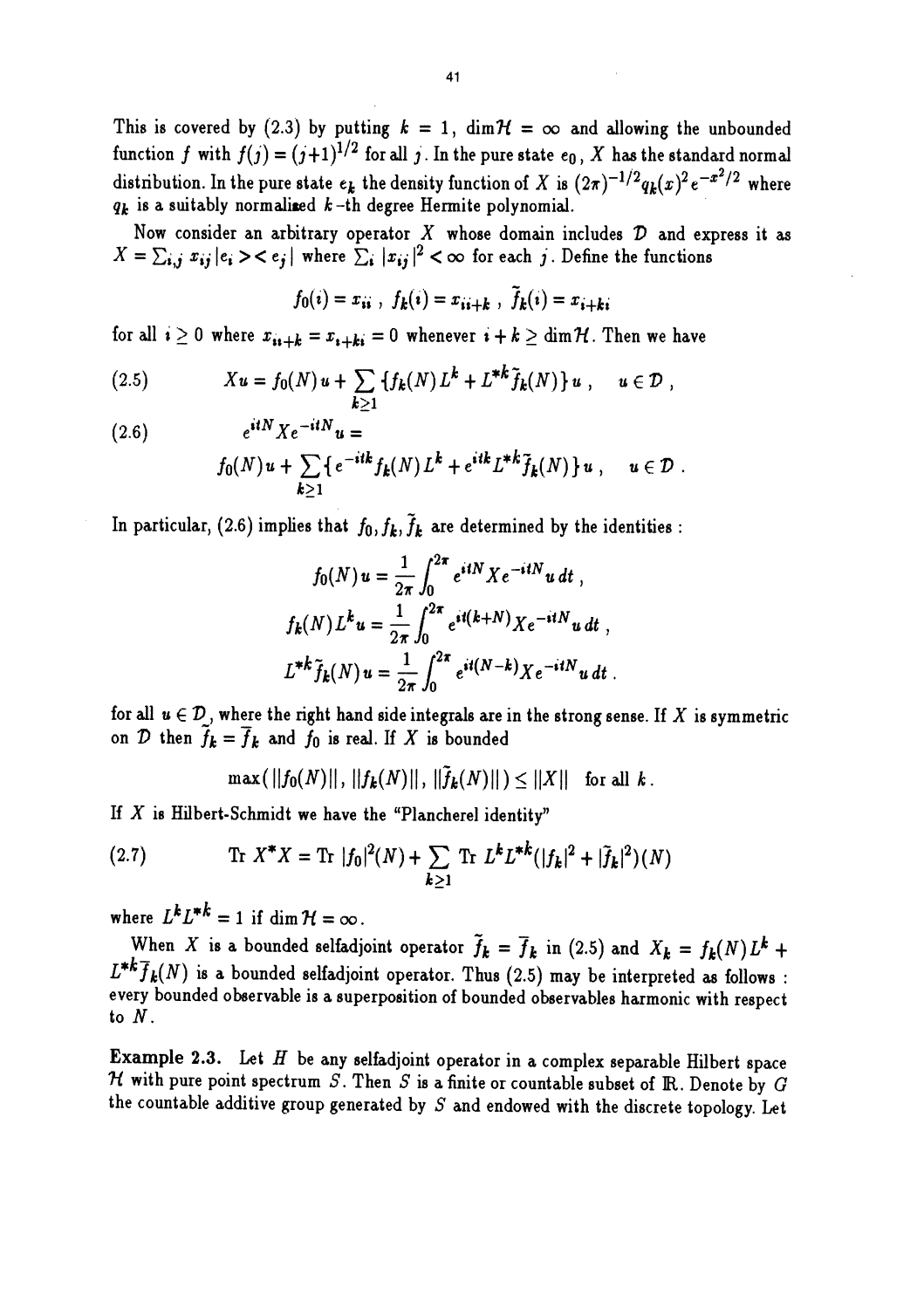$\tilde{G}$  be its compact character group with the normalized Haar measure. For any bounded operator X on H and  $\lambda \in G$  define the bounded operator

(2.8) 
$$
X_{\lambda} = \int_{\widehat{G}} \chi(H) \overline{\chi}(\lambda) X \overline{\chi}(H) d\chi.
$$

Let  $\mu, \nu \in S$  and  $u, v \in \mathcal{H}$  be such that  $Hu = \mu u, Hv = \nu v$ . Then

$$
\langle u, X_{\lambda} v \rangle = \left\{ \int_{\widehat{G}} \chi(\mu - \nu - \lambda) d\chi \right\} \langle u, Xv \rangle.
$$

Thus **The Executive Contract Contract Contract Contract Contract Contract Contract Contract Contract Contract Contract Contract Contract Contract Contract Contract Contract Contract Contract Contract Contract Contract Cont** 

$$
\langle u, X_{\lambda} v \rangle = \langle u, Xv \rangle \quad \text{if } \lambda = \mu - \nu,
$$
  
= 0 if  $\lambda \neq \mu - \nu$ .

In other words, for any nonzero bounded operator X there exists a  $\lambda \in S - S =$  ${\mu-\nu|\mu,\nu\in S}$  such that  $X_{\lambda}\neq 0$  and on the linear manifold  $\mathcal D$  generated by all the eigenvectors of H

$$
[H,[H,X_{\lambda}]] = \lambda^2 X_{\lambda},
$$
  

$$
Xu = X_0 u + \sum_{\substack{\lambda > 0 \\ \lambda \in S - S}} (X_{-\lambda} + X_{\lambda}) u, \qquad u \in \mathcal{D}.
$$

If X is selfadjoint  $(X_{\lambda})^* = X_{-\lambda}$  and X is a "superposition" of bounded harmonic observables  $X_0$  and  $\{X_{- \lambda} + X_{\lambda}, \lambda \in S - S, \lambda > 0\}$  with respect to H. Whenever  $X, Y$ are Hilbert-Schmidt operators we have the analogue of  $(2.7)$ :

$$
\operatorname{Tr} X^* Y = \operatorname{Tr} X_0^* Y_0 + \sum_{\lambda \in S - S, \lambda > 0} \operatorname{Tr} X_\lambda^* Y_\lambda.
$$

and  $X = X_0 + \sum_{\lambda \in S-S} \lambda > 0$   $(X_{\lambda} + X_{-\lambda})$  converges in Hilbert-Schmidt norm.

**Example 2.4.** In contrast to the preceding examples where the energy operator  $H$  had pure point spectrum we may consider  $\mathcal{H} = L^2(\mathbb{R})$ ,  $H = p$ ,  $X = \cos \alpha q$ ,  $\alpha \in \mathbb{R}$  where p, q is a canonical Schrödinger pair satisfying  $[q, p] = i$ . Then  $[p, [p, \cos \alpha q]] = \alpha^2 \cos \alpha q$ on the domain of smooth functions with compact support. Similarly  $[p, [p, \sin \alpha q]] =$  $\alpha^2$  sin  $\alpha q$ . More generally one can construct examples of harmonic observables of the form  $X = f(p) e^{i\alpha q} + e^{-i\alpha q} \overline{f}(p)$  where f is a sufficiently regular complex valued fucntion and hope to describe an arbitrary observable as a "continuous superposition" of such harmonic observables.

#### Harmonic observables with a prescribed distribution

Adopting the notations of Example 2.2 consider a selfadjoint operator  $Z$  in  $H$  whose restriction to the linear manifold  $D$  generated by an orthonormal basis has the form

(3.1) 
$$
Z = f(N) + g(N) L + L^* \overline{g}(N)
$$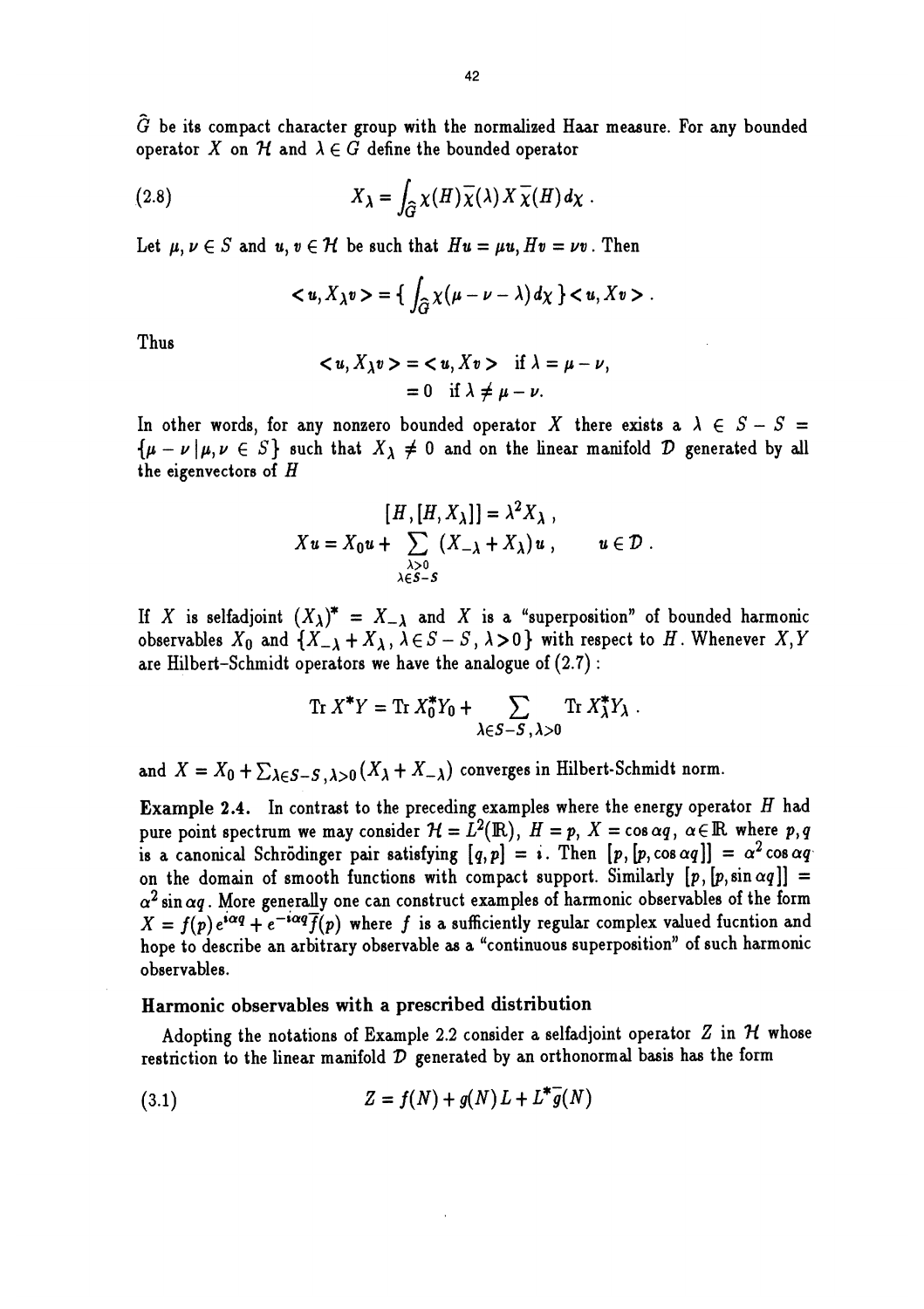where f and g are functions defined on the set  $\{0,1,2,...\}$ , f is real and  $|g(j)| > 0$  for all  $j$ . Define the projections

$$
P_k = \sum_{j=0}^k |e_j\rangle\langle e_j|, \qquad 0 \le k < \dim \mathcal{H}
$$

with range  $\mathcal{H}_k$  equal to the linear span of  $\{e_0, e_1, \ldots, e_k\}$  and the operators

$$
(3.2) \t A_{k+1} = P_k Z P_k \big|_{\mathcal{H}_k}
$$

Consider the polynomials

(3.3) 
$$
p_0(x) = 1
$$
,  $p_k(x) = \det(x - A_k)$ ,  $1 \le k < \dim \mathcal{H}$ .

Inspired by the theory of orthogonal polynomials as expounded in [1] we shall establish the following theorem.

THEOREM 3.1. The sequence  $\{p_k, 0 \le k < \dim \mathcal{H}\}\$  defined by (3.3) is also the sequence of monic orthogonal polynomials of the distribution of the observable  $Z$  in the pure state  $e_0$ .

We reduce the proof to two elementary lemmas.

LEMMA 3.2. The sequence  $\{p_k\}$  obeys the following recurrence relations :

$$
p_0(x) = 1, \quad p_1(x) = x - f(0),
$$
  

$$
p_k(x) = (x - f(k-1))p_{k-1}(x) - |g(k-2)|^2 p_{k-2}(x) \quad \text{if } 2 \le k < \dim \mathcal{H}.
$$

PROOF. In the orthonormal basis  $\{e_0, e_1, \ldots e_{k-1}\}$  of the subspace  $\mathcal{H}_{k-1}$  the operator  $A_k$  has the tridiagonal matrix representation

(3.4) 
$$
A_{k} = \begin{pmatrix} f(0) & g(0) & 0 & 0 & \cdots & 0 \\ \overline{g}(0) & f(1) & g(1) & 0 & \cdots & 0 \\ 0 & \overline{g}(1) & f(2) & g(2) & \cdots & 0 \\ \cdots & \cdots & \cdots & \cdots & \cdots & \cdots \\ 0 & 0 & \cdots & \cdots & \overline{g(k-2)} & f(k-1) \end{pmatrix}
$$

Expanding the determinant of  $x - A_k$  by the last row we obtain the required relations Expanding the determinant of  $x - A_k$  by the last row we obtain the required relations<br>immediately.

LEMMA 3.3. The polynomials  $\{p_k\}$  satisfy the following :

(3.5) 
$$
p_k(Z)e_0 = h(k)e_k \text{ for all } 0 \leq k < \dim \mathcal{H}
$$

where

(3.6) 
$$
h(0) = 1
$$
,  $\overline{h(k)} = g(0)g(1) \cdots g(k-1)$  if  $1 \le k < \dim \mathcal{H}$ .

PROOF. We have trivially

$$
p_0(Z) e_0 = e_0
$$
,  $p_1(Z) e_0 = (Z - f(0)) e_0 = \overline{g(0)} e_1 = h(1) e_1$ .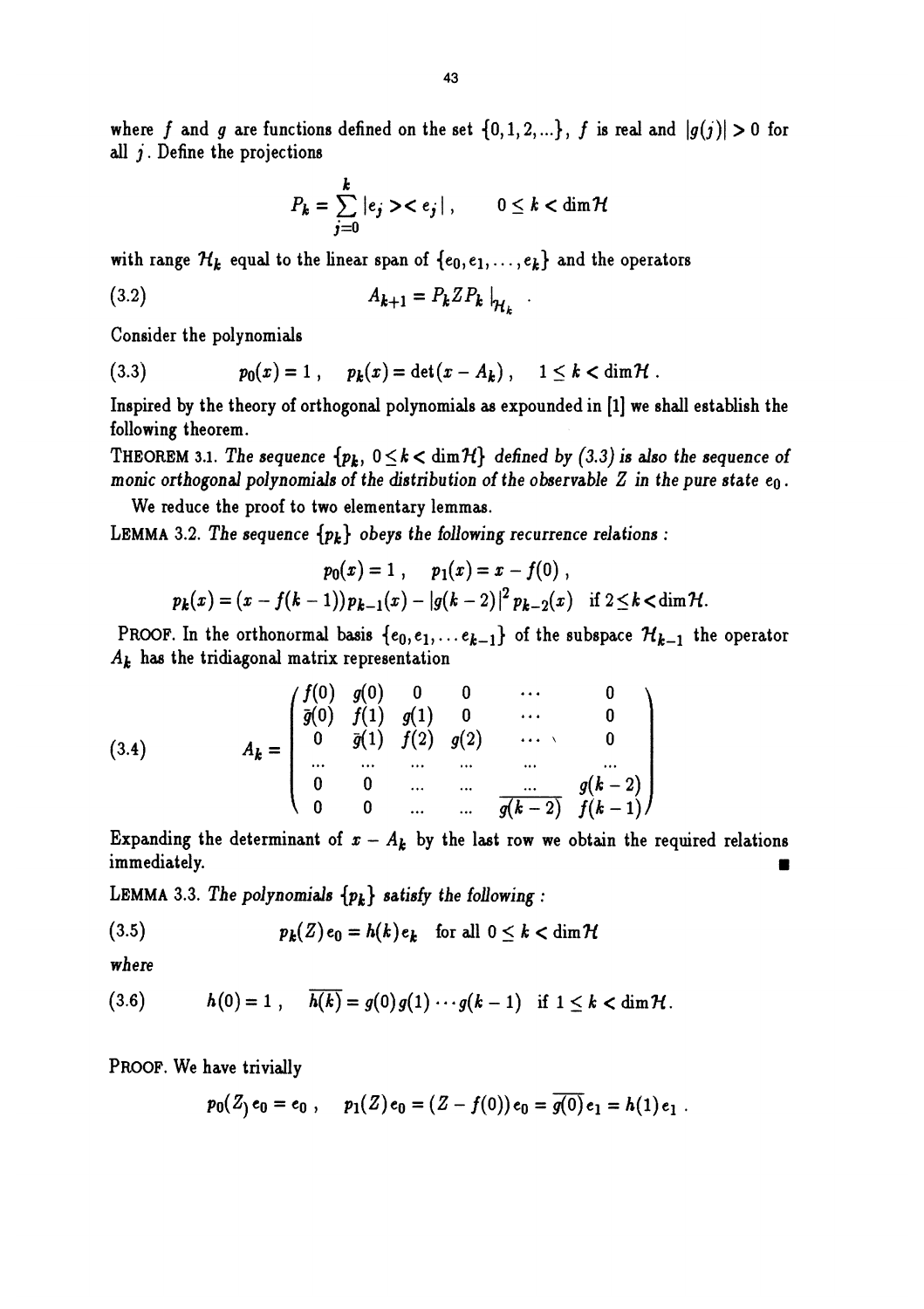For  $k \geq 2$  we use induction. By Lemma 3.2, induction hypothesis and (3.1) we have

$$
k \ge 2
$$
 we use induction. By Lemma 3.2, induction hypothesis and (3.1) we have  
\n
$$
p_k(Z)e_0 = (Z - f(k-1))p_{k-1}(Z)e_0 - |g(k-2)|^2p_{k-2}(Z)e_0
$$
\n
$$
= (Z - f(k-1))h(k-1)e_{k-1} - |g(k-2)|^2h(k-2)e_{k-2}
$$
\n
$$
= g(k-2)h(k-1)e_{k-2} + \frac{g(k-1)}{g(k-1)}h(k-1)e_k - |g(k-2)|^2h(k-2)e_{k-2}
$$
\n
$$
= \frac{g(k-1)}{g(k-1)}h(k-1)e_k = h(k)e_k.
$$
\nOOF OF THEOREM 3.1. Let  $\mu_0$  be the probability distribution of Z in the pure state  $e_0$ .  
\n $\mu_0$  and 3.2 implies that the coefficients of the polynomials  $p_k$  are all real and by Lemma

PROOF OF THEOREM 3.1. Let  $\mu_0$  be the probability distribution of  $Z$  in the pure state  $e_0$ . Lemma 3.2 implies that the coefficients of the polynomials  $p_k$  are all real and by Lemma 3.3

$$
\int p_k(x) p_l(x) d\mu_0(x) = \langle e_0, , p_k(Z) p_l(Z) e_0 \rangle
$$
  

$$
\langle p_k(Z) e_0, p_l(Z) e_0 \rangle
$$
  

$$
= \langle h(k) e_k, h(\ell) e_\ell \rangle = |h(k)|^2 \delta_{k\ell}.
$$

Since  $|h(k)| > 0$  for all  $0 \le k < \dim \mathcal{H}$  the required result follows.

COROLLARY 3.4. Define the polynomials  ${q_k, 0 \le k < \dim H}$  by

$$
q_k(x) = |h(k)|^{-1} p_k(x)
$$

where  $p_k$  and  $h(k)$  are defined by (3.3) and (3.6). Let  $\mu_k$  be the probability distribution of Z in the pure state  $e_k$  for each  $0 \le k < \dim \mathcal{H}$ . Then  $\mu_k \ll \mu_0$  and

$$
\frac{d\mu_k}{d\mu_0}(x)=q_k(x)^2.
$$

If dim  $H = \infty$  and  $\mu_0$  is determined uniquely by its moments then the distribution of the observable  $A_k$  defined by (3.2) in the pure state  $e_0$  has its support in the set of zeros of  $q_k$  and converges weakly to  $\mu_0$  as  $k \to \infty$ .

Proof. For any real t we have from Lemma 3.3

$$
\langle e_k, e^{itZ} e_k \rangle = \langle q_k(Z) e_0, e^{itZ} q_k(Z) e_0 \rangle
$$
  
=  $\langle e_0, e^{itZ} q_k(Z)^2 e_0 \rangle = \int e^{itx} q_k(x)^2 d\mu_0$ .

This proves the first part. To prove the second part first observe that  $p_k$  is the characteristic polynomial of  $A_k$  for each k. Since  $q_0, q_1, \ldots, q_{k-1}$  are the orthonormal polynomials for the distribution of  $A_k$  in the pure state  $e_0$  as well as the first k orthonormal polynomials for the distribution  $\mu_0$  it follows that their first k moments are same.

**Remark 1.** Suppose in (3.1) we drop the hypothesis  $|g(j)| > 0$  for all j. We can still define the sequence  $\{p_k\}$  by (3.3) and obtain the recurrence relations of Lemma 3.2. From the proof of Theorem 3.1 and (3.6) we obtain

$$
\int |p_k(x)|^2 d\mu_0(x) = |h(k)|^2 = \prod_{j=0}^{k-1} |g(j)|^2.
$$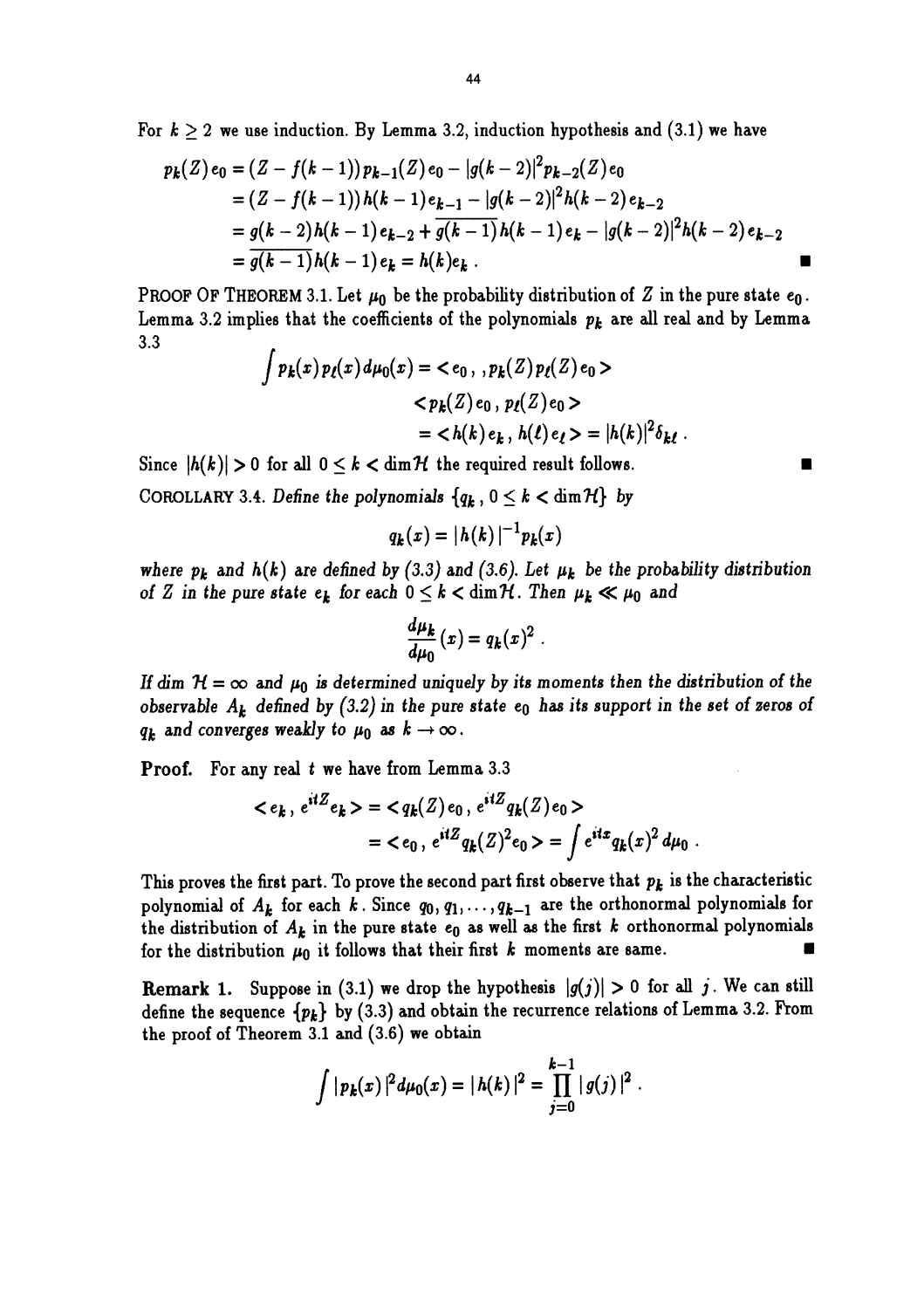If  $k = \min\{j : g(j) = 0\}$  then it follows that the polynomials  $1, x, x^2, \ldots, x^{k-1}$  are linearly independent and  $\{p_0, p_1, \ldots, p_{k-1}\}$  is an orthogonal basis of  $L^2(\mu_0)$ .

**Remark 2.** Let  $\dim \mathcal{H} = n < \infty$  and let the observable Z be defined by (3.1) with  $g(j) > 0$  for all  $0 \le j \le n - 1$ . Translating the recurrence relations of Lemma 3.2 in terms of the normalized polynomials  ${q_k}$  in Corollary 3.4 we obtain

$$
(Z-x)\sum_{j=0}^{n-1}q_j(x)e_j=g(n-1)q_n(x)e_{n-1}.
$$

If  $x_0, x_1, \ldots, x_{n-1}$  is an enumeration of the zeros of  $q_n$  then

$$
\tilde{e}_j = \frac{\sum\limits_{r=0}^{n-1} q_r(x_j) e_r}{(\sum\limits_{r=0}^{n-1} q_r(x_j)^2)^{1/2}}, \qquad 0 \le j \le n-1
$$

is a unit eigenvector of Z for the eigenvalue  $x_j$ . In particular, the observable Z assumes the values  $x_0, x_1, \ldots, x_{n-1}$  with respective probabilities

$$
p_{ij} = \frac{q_i(x_j)^2}{\sum_{r=0}^{n-1} q_r(x_j)^2}, \qquad 0 \le j \le n-1
$$

in the pure state  $e_i$  for each  $i = 0, 1, 2, ..., n - 1$ . It is to be noted that  $((p_{ij}))$  is a doubly stochastic matrix. In this remark we have used the fact that the roots  $x_0, x_1, \ldots, x_{n-1}$  of  $q_n(x)$  are distinct.

Remark 3. From the table of orthogonal polynomials as presented in [1] it is possible to determine the functions f and g in  $(3.1)$  so that the corresponding observable Z has some of the well known probability distributions. We shall present a few examples :

(1) Let  $f(j) = 0$ ,  $g(j) = \frac{1}{2}$  for all j so that  $Z = (L + L^*)/2$ . As remarked in Example 2.2,  $Z$  has standard Wigner distribution in the pure state  $e_0$  whenever  $\dim \mathcal{H} = \infty$  . Then its density function in the pure state  $e_k$  is  $\frac{2}{\pi} q_k(x)^2(1-x^2)^{1/2}$  in the interval  $[-1,1]$ where  $\{q_k, k \geq 0\}$  is the sequence of Chebyshev's polynomials of the second kind :

$$
q_k(x) = \frac{\sin((k+1)\mathrm{Arc}\cos x)}{\sin(\mathrm{Arc}\cos x)}.
$$

Suppose dim  $H = n$ . By the discussion in Remark 2 and the fact that the zeros of  $q_n$ are  $\{\cos \frac{j+1}{n+1}\pi,~j=0,1,\ldots,n-1\}$  it follows that the observable Z assumes the value  $\cos \frac{j+1}{n+1} \pi$  with probability

$$
p_{ij} = \frac{1 - \cos \frac{2(i+1)(j+1)}{n+1} \pi}{n+1}, \qquad j = 0, 1, 2, \ldots, n-1
$$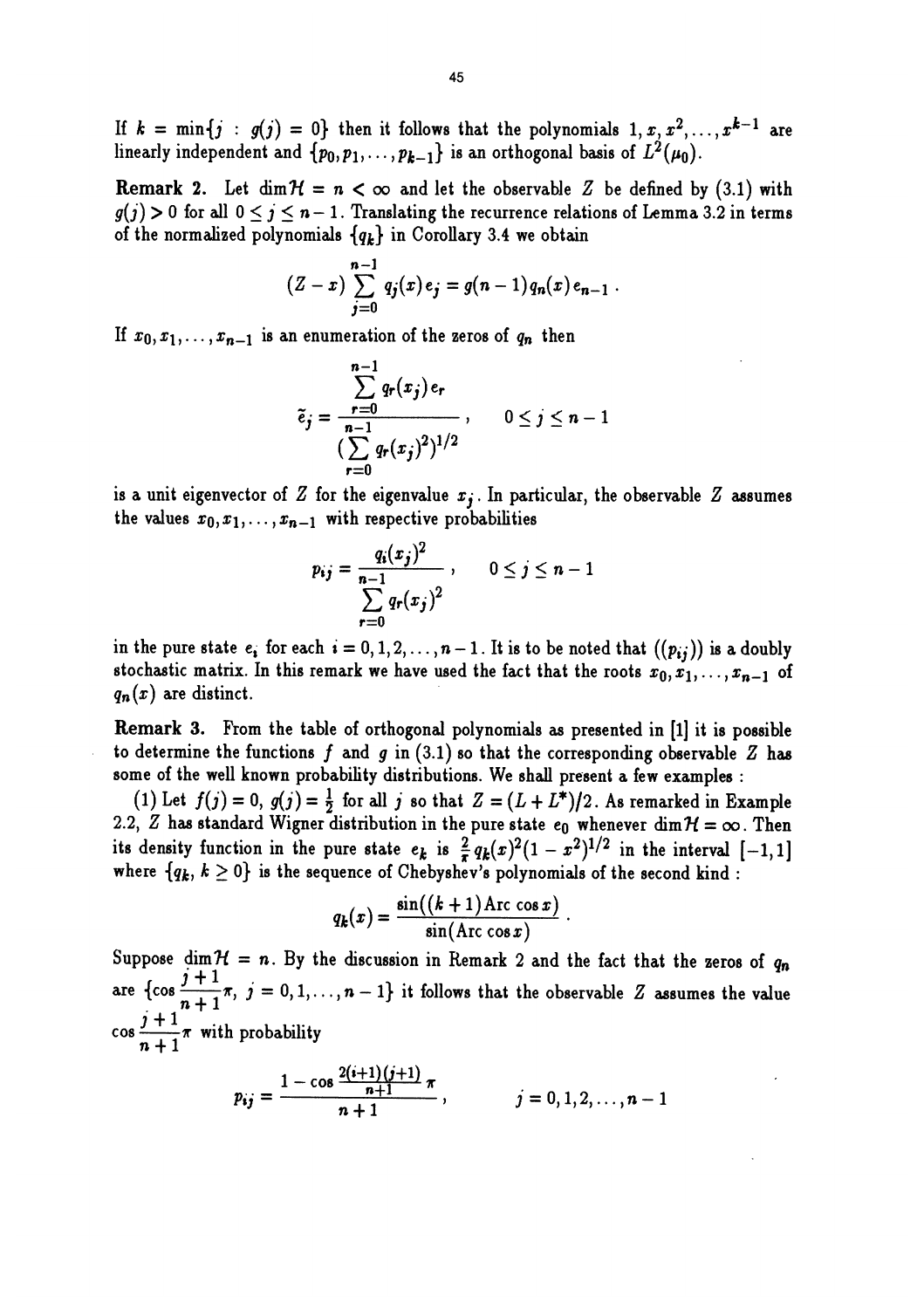in the pure state  $e_i$  for each  $i = 0, 1, 2, ..., n - 1$ . It is curious that  $((p_{ij}))$  is a symmetric matrix.

(2) Let dim  $\mathcal{H} = \infty$ ,  $f(j) = 0$ ,  $g(0) = 2^{-1/2}$ ,  $g(j) = 1/2$  for all  $j \ge 1$ . Then the distribution of  $Z$  in the pure state  $e_0$  is the symmetric Arcsin law with density function  $\pi^{-1}(1-x^2)^{-1/2}$  in the interval  $(-1,1)$ . In the pure state  $e_k$ , Z has the density function  $\pi^{-1}q_k(x)^2(1-x^2)^{-1/2}$  where  ${q_k, k \ge 0}$  is the sequence of Chebyshev's polynomials of the first kind ; :

$$
q_0 = 1
$$
,  $q_k(x) = \sqrt{2} \cos(k \text{ Arc} \cos x)$ ,  $k \ge 1$ ,  $|x| \le 1$ .

(3) Let  $\dim \mathcal{H} = \infty$ ,  $f(j) = 2j + \alpha$ ,  $g(j) = \{(j+1)(j+\alpha)\}^{1/2}$  for all j where  $\alpha > 0$  is a constant. Then Z has Gamma distribution in the interval (0, oo) with density function  $\Gamma(\alpha)^{-1}x^{\alpha-1}e^{-x}$ . In the pure state  $e_k$  the density function of Z is  $\Gamma(\alpha)^{-1}q_k(x)^2x^{\alpha-1}e^{-x}$ in  $(0, \infty)$  where  $\{q_k, k \geq 0\}$  are the Laguerre polynomials :

$$
q_k(x) = \left\{ \frac{\Gamma(\alpha) \Gamma(k+1)}{\Gamma(\alpha+k+1)} \right\}^{1/2} L_k^{\alpha}(x), \qquad k \geq 1
$$

where  ${L_{\mathbf{k}}^{\alpha}}$ ,  $k \geq 0$  is determined by the generating fucntion

$$
\sum_{k=0}^{\infty} L_k^{\alpha}(x) w^k = (1-w)^{-\alpha} \exp\big(-\frac{xw}{1-w}\big).
$$

The binomial, Poisson, normal and Beta distributions along with their Krawtchuk, the observable Z in (3.1) by an appropriate choice of f and g using the extensive table in [1].

THEOREM 3.5. Let  $\mu$  be a probability distribution on the real line with moments of all order and satisfying the condition that the linear manifold  $D$  of all polynomials is dense in  $L^2(\mu)$ . Suppose Z is the selfadjoint operator of multiplication by x, i.e.,  $(Zu)(x) = xu(x)$ with maximal domain. Then there exist an orthonormal basis  ${q_k, 0 \le k < \dim L^2(\mu)}$  of polynomials and real sequences  $\{f(k), g(k) | 0 \le k < \dim L^2(\mu)\}\$  satisfying the following:

- (i)  $q_0 = 1$ ,  $\deg q_k = k$ ,  $g(k) > 0$  for every k;
- (ii)  $Zu = \{f(N) + g(N)L + L^*g(N)\}\,u$  for all  $u \in \mathcal{D}$ ,

where N and L are the number and standard annihilation operators defined by

$$
N = \sum_{k} k |q_{k}\rangle < q_{k}|, L = \sum_{k=0}^{\dim L^{2}(\mu)-1} |q_{k}\rangle < q_{k+1}|
$$

respectively.

Proof. First observe that the sequence  $\{x^k, 0 \le k < \dim L^2(\mu)\}$  is linearly independent in  $L^2(\mu)$ . By applying the Gram-Schmidt process on this sequence construct an orthonormal basis  $\{q_k, 0 \le k < \dim L^2(\mu)\}\$  of real polynomials with  $q_0 = 1$ . Since  $x q_k(x)$  is in the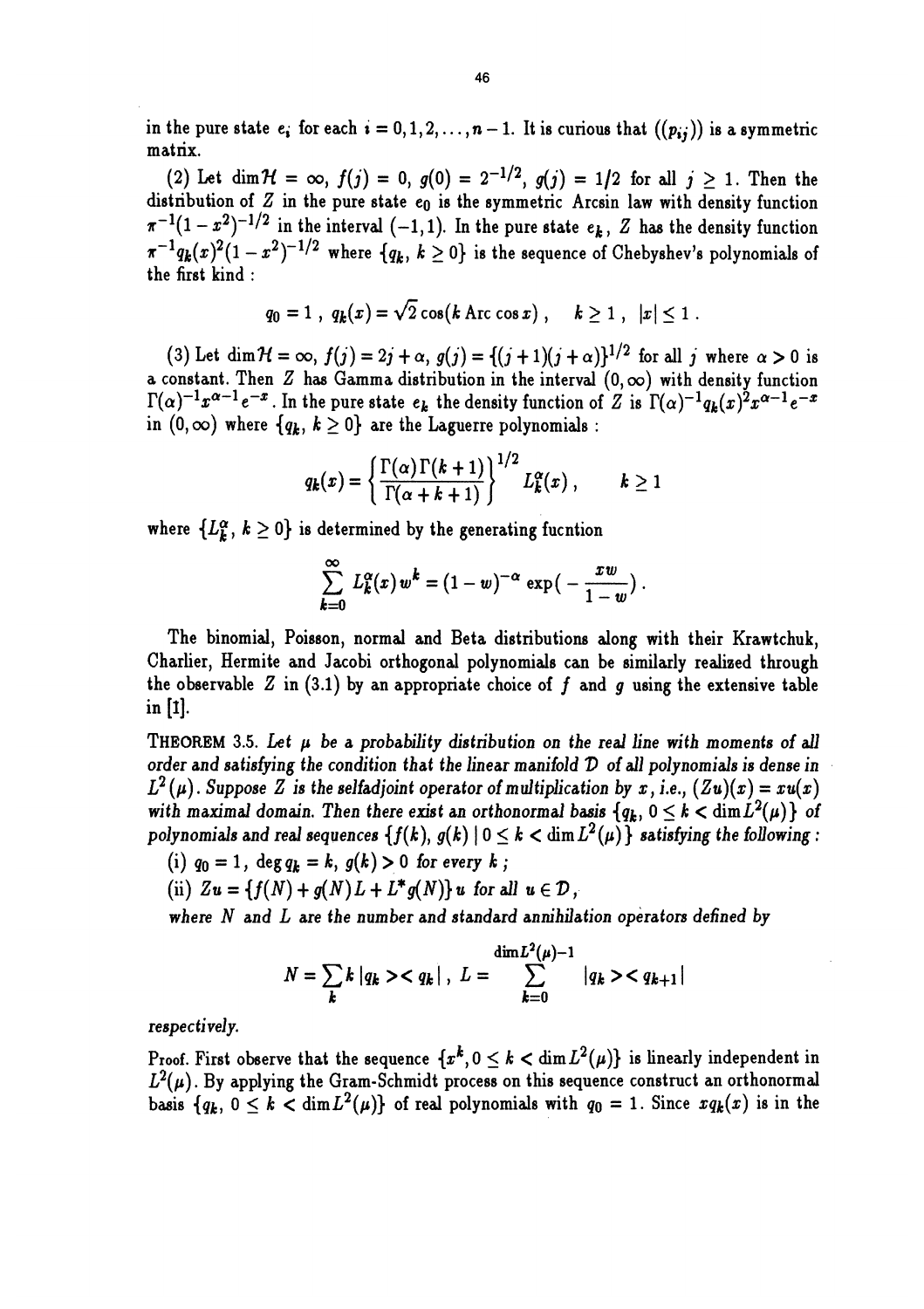linear span of  $q_0, q_1, \ldots, q_{k+1}$  it follows that  $\langle q_m, Zq_k \rangle = 0$  for  $m \geq k+2$ . For  $k \geq m+2$ we have  $\langle q_m, Zq_k \rangle = \langle q_k, Zq_m \rangle = 0$ . Combining both we conclude

$$
\langle q_m, Z q_k \rangle = 0 \quad \text{if} \quad |m-k| \geq 2
$$

In other words, in the orthonormal basis  $\{q_k\}$  the matrix of Z has the tri-diagonal form

| $\begin{pmatrix} \frac{f(0)}{g(0)} & \frac{g(0)}{f(1)} & 0 & 0 & 0 & 0 & \dots \\ \frac{f(0)}{g(0)} & \frac{f(1)}{g(1)} & g(1) & 0 & 0 & 0 & \dots \end{pmatrix}$ |                                                                                                                                           |                          |  |                            |
|-------------------------------------------------------------------------------------------------------------------------------------------------------------------|-------------------------------------------------------------------------------------------------------------------------------------------|--------------------------|--|----------------------------|
|                                                                                                                                                                   |                                                                                                                                           |                          |  |                            |
| $\mathbf{0}$                                                                                                                                                      | $\begin{bmatrix} \overline{g(1)} & \overline{f(2)} & g(2) & 0 & 0 & \dots \\ 0 & \overline{g(2)} & f(3) & g(3) & 0 & \dots \end{bmatrix}$ |                          |  |                            |
|                                                                                                                                                                   |                                                                                                                                           | <b>Contract Contract</b> |  | $\ldots$ $\ldots$ $\ldots$ |

where  $f(k) = \langle q_k, Zq_k \rangle, g(k) = \langle q_k, Zq_{k+1} \rangle$  for each k. By Remark 1 after the proof of corollary 3.4,  $g(k) \neq 0$  for  $k < \dim L^2(\mu)$ . If  $g(k) < 0$  change  $q_{k+1}$  to  $-q_{k+1}$ . This can be done successively to ensure that  $g(k) > 0$  for all  $0 \le k < \dim L^2(\mu)$ . This shows that Z satisfies the required properties. where  $f(k) = \langle q_k, Zq_k \rangle$ ,  $g(k) = \langle q_k, Zq_{k+1} \rangle$  for each k. By Remark 1 after th<br>of corollary 3.4,  $g(k) \neq 0$  for  $k < \dim L^2(\mu)$ . If  $g(k) < 0$  change  $q_{k+1}$  to  $-q_{k+1}$ <br>can be done successively to ensure that  $g(k) > 0$  for all

COROLLARY 3.6. In Theorem 3.5 suppose that  $\mu$  is a symmetric probability distribution.<br>Then the function  $f$  can be chosen to be identically 0.

PROOF. The symmetry of  $\mu$  implies that the odd moments of  $\mu$  vanish. Thus  $L^2(\mu)$  =  $S_+ \oplus S_-$  where  $S_+$  and  $S_-$  are respectively the closed subspaces spanned by  $\{x^{2j}, j = 0, 1, 2, \ldots\}$  and  $\{x^{2j+1}, j = 0, 1, 2, \ldots\}$ . Thus the polynomials  $q_k$  of Theorem 3.5 satisfy :  $q_k \in S_{\pm}$  according as k is even or odd. In particular,  $xq_k(x)$  is orthogonal to  $q_k(x)$  in  $L^2(\mu)$  and hence  $f(k) = \langle q_k, Zq_k \rangle = 0$  for all k.  $S_+ \oplus S_-$  where  $S_+$  and  $S_-$  are respectively the closed subspaces spanned by  $\{x^{2j}\}$ ,  $j = 0, 1, 2, \ldots\}$  and  $\{x^{2j+1}, j = 0, 1, 2, \ldots\}$ . Thus the polynomials  $q_k$  of Theorem 3.5 satisfy  $q_k \in S_+$  according as  $k$ 

COROLLARY 3.7. Let  $\mu$  be any symmetric probability distribution on the real line with moments of all order. Suppose that the set of all polynomials is dense in  $L^{2}(\mu)$ . Then there exists an orthonormal basis  $\{e_0, e_1, e_2, ...\}$  and a selfadjoint operator X in  $L^2(\mu)$ satisfying the following :

(i)  $e$ ; belongs to the domain of X for each j;

linear manifold  ${\cal D}$  generated by  $\{e_0, e_1, \ldots\}$  ; (ii) X is harmonic with respect to the number operator  $N = \sum_j j |e_j\rangle < e_j|$  in the

(iii) The distribution of X in the pure state  $e_0$  is  $\mu$ .

PROOF. This is immediate from Theorem 3.5, Corollary 3.6 and the relation

$$
[N,[N,g(N)L+L^*g(N)]] = g(N)L+L^*g(N)
$$

on the domain  $D$ , where  $L = \sum_j |e_j\rangle\langle e_{j+1}|$ .

## Examples of processes satisfying harmonic property

We begin with a heuristic argument. Consider two commuting selfadjoint operators  $H, K$ in a Hilbert space h. Let  $\lambda(H)$ ,  $\lambda(K)$  be their respective differential second quantizations in the boson Fock space  $\mathcal{H} = \Gamma(h)$  defined by  $\Gamma(e^{itH}) = e^{it\lambda(H)}$  for all  $t \in \mathbb{R}$ . For any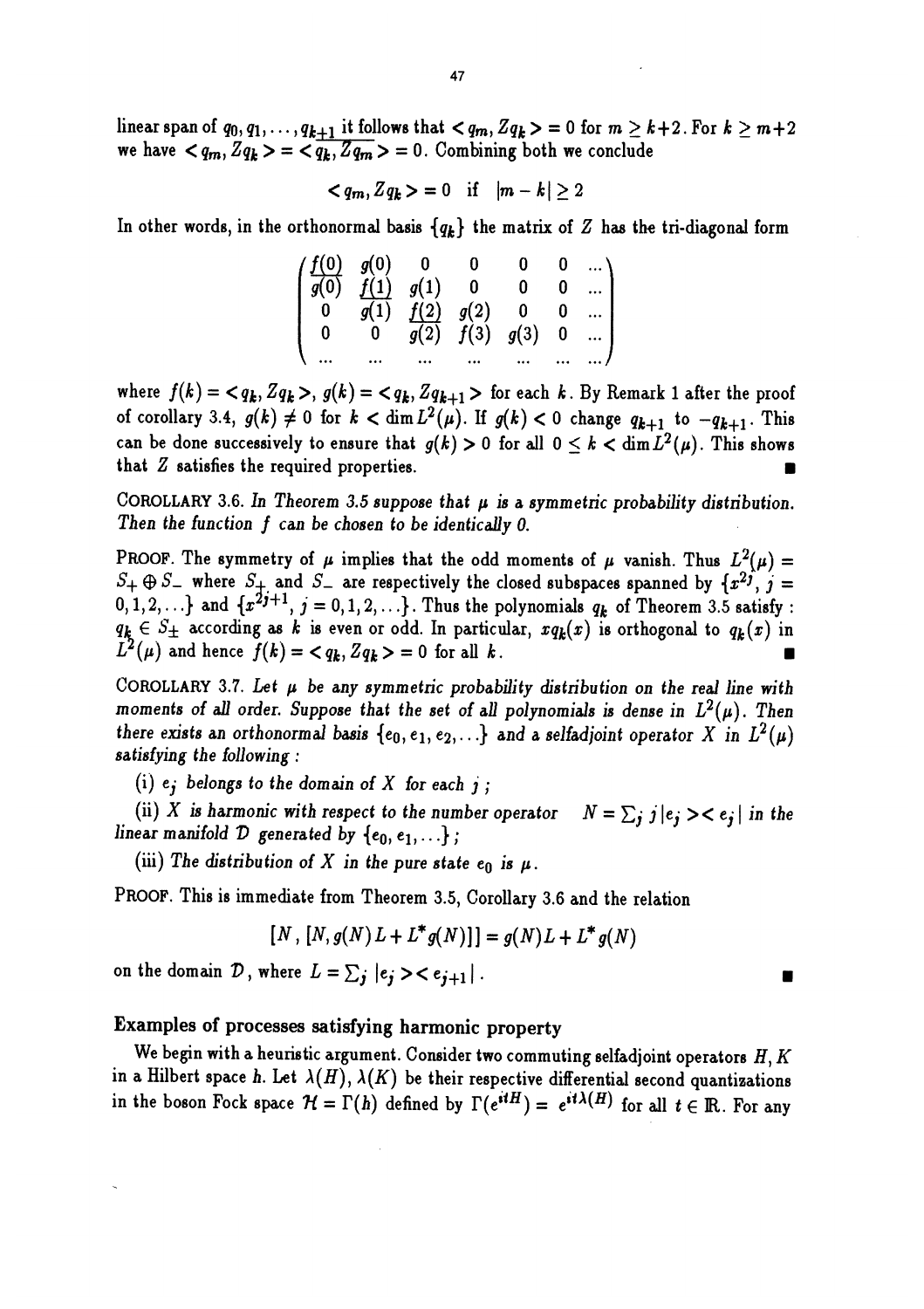$u \in h$  let  $a(u), a'(u)$  be the associated annihilation and creation operators in H. Define  $X = \lambda(K)a(u) + a^{\dagger}(u)\lambda(K)$ . If  $Hu = cu$  for some scalar c we have the commutation relations :  $[\lambda(H), X] = -c\lambda(K) a(u) + ca^{\dagger}(u) \lambda(K)$  and  $[\lambda(H), [\lambda(H), X]] = c^2X$ . By imposing suitable domain restrictions on  $H$  and  $K$  it is possible to construct many examples of generalized harmonic oscillators of the form  $(\lambda(H), X)$ . A slightly modified form of this construction reveals the harmonic property of many processes in Fock space with respect to the conservation process. We follow the methods of quantum stochastic calculus as described in [4], [5], [7]. Consider  $\mathcal{H} = \Gamma(L^2(\mathbb{R}_+))$ , the boson Fock space over  $L^2(\mathbb{R}_+)$  and the creation, conservation and annihilation processes  $A^{\dagger}$ , A and A respectively. Let  ${X(t), t > 0}$  be an adapted family of selfadjoint operators satisfying

$$
dX = EdA + E^{\dagger} dA^{\dagger}
$$

where  $(E, E^{\dagger})$  is a pair of adapted processes adjoint to each other on a suitable domain of exponential vectors and satisfying  $[\Lambda(t), E(t)] = 0$ . From quantum Ito's formula it follows that  $[\Lambda(t), [\Lambda(t), X(t)]] = X(t)$  modulo domain considerations. As a consequence of this heuristic discussion we have the following examples.

**Example 4.1.** Let F, F<sup>†</sup> be the fermion annihilation and creation processes in  $\Gamma(L^2(\mathbb{R}_+))$ satisfying  $\sim$  . The same statistical statistical statistical statistical statistical statistical statistical statistical statistical statistical statistical statistical statistical statistical statistical statistical st

$$
dF = JdA, \quad dF^{\dagger} = JdA^{\dagger}
$$

where J is the reflection process  $[2]$ . Then  $(\Lambda(t), F(t) + F^{\dagger}(t))$  is a generalized harmonic oscillator in the linear manifold generated by all exponential vectors.

**Example 4.2.** Let  $-1 < c < 1$  be any constant. Following [6] consider the Azema martingale  $\{X_c(t)\}$  obeying the stochastic differential equation

$$
dX_c = (c-1) X_c d\Lambda + dA + dA^{\dagger} , \quad X_c(0) = 0 .
$$

This is not a process of the form described earlier but it once again follows from quantum Ito's formula that

$$
[\Lambda(t), [\Lambda(t), X_c(t)]] = X_c(t)
$$

on a dense linear manifold generated by vectors of the exponential type.

Using Maassen's kernel formalism [3], [4] in Guichardet's version of Fock space we shall now prove a lemma and use it to exhibit some examples of quantum martingales with the harmonic property. To this end consider a standard, totally finite and non-atomic measure space  $(S, \mathcal{F}, m)$  and the associated Guichardet space  $\Gamma_S = \{\sigma : \sigma \subset S, \#\sigma < \infty\}$  with its symmetric measure constructed from  $m$ , integration with respect to which being indicated by do and  $# \sigma$  denoting cardinality of  $\sigma$ . Consider the annihilation, conservation and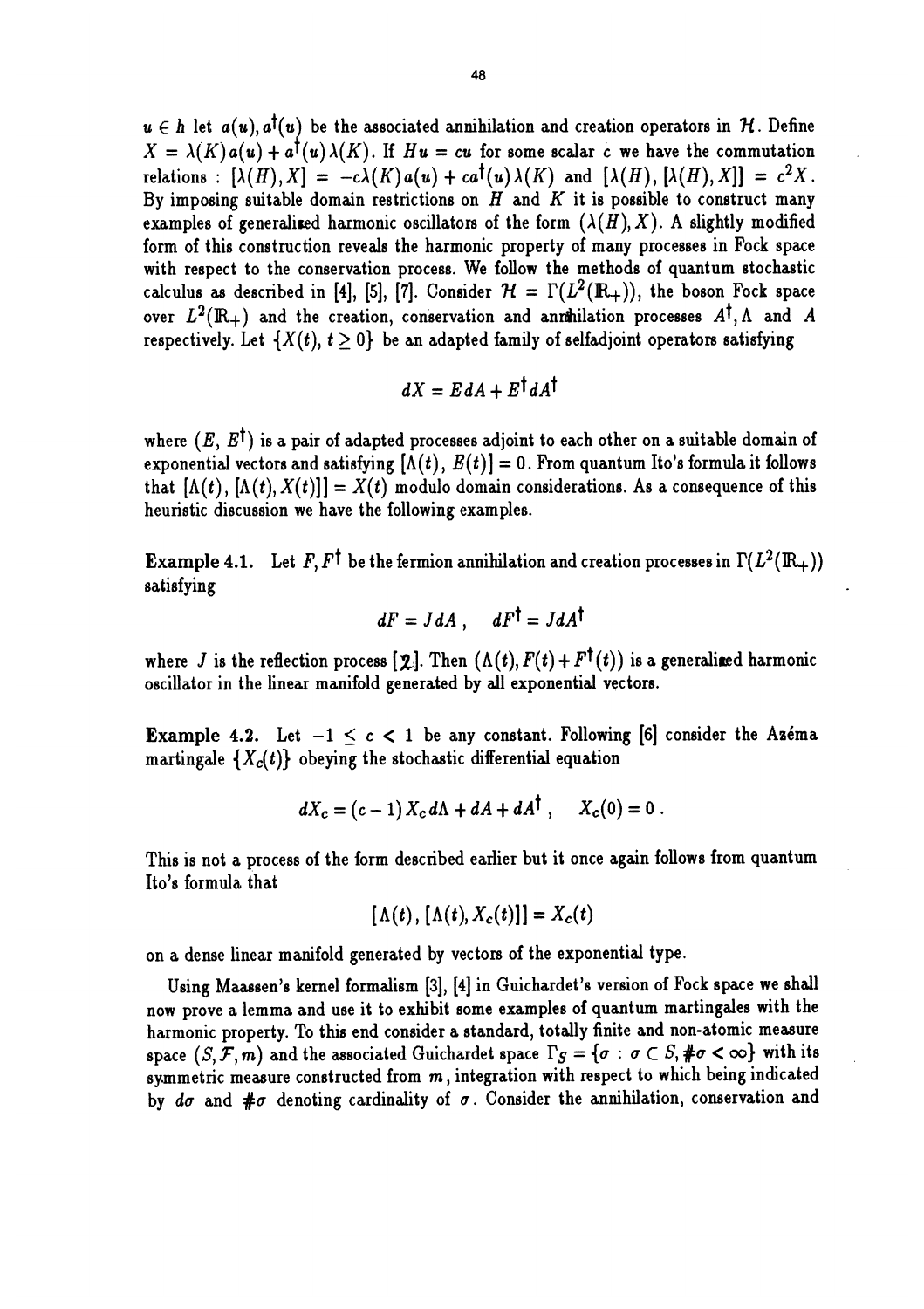creation operators in  $L^2(\Gamma_S)$  defined by

$$
\{a(u) f\}(\sigma) = \int \overline{u}(s) f(\sigma \cup s) dm(s) ,
$$
  

$$
\{\lambda(\varphi) f\}(\sigma) = \{\sum_{s \in \sigma} \varphi(s) \} f(\sigma) ,
$$
  

$$
\{a^{\dagger}(u) f\}(\sigma) = \sum_{s \in \sigma} u(s) f(\sigma \setminus s)
$$

where  $u \in L^2(m), \varphi \in L_\infty(m)$ .

LEMMA 4.3. Let  $u \in L^2(m)$  and let  $\psi$  be a function on the set  $\{0,1,2,...\}$  satisfying  $\sup_n n^{1/2} |\psi(n)| < \infty$ . Then the closure of the operator  $a^{\dagger}(u) \psi(\lambda(1))$  is bounded.

PROOF. Put  $B = a^{\dagger}(u) \psi(\lambda(1))$ . Then

$$
(Bf)(\sigma) = \sum_{s \in \sigma} u(s) f(\sigma \setminus s) \psi(\#(\sigma \setminus s))
$$
  
=  $\psi(\# \sigma - 1) \sum_{s \in \sigma} u(s) f(\sigma \setminus s)$  if  $\sigma \neq \varphi$ ,  
= 0 if  $\sigma = \varphi$ .

By the sum-integral formula for integration with respect to  $d\sigma$  we have

$$
(4.1) \qquad ||Bf||^2 = \int_{\sigma \neq \varphi} \sum_{s \in \sigma} |\psi(\# \sigma - 1)|^2 |u(s)|^2 |f(\sigma \setminus s)|^2 d\sigma
$$
  
+ 
$$
\int_{\# \sigma \geq 2} |\psi(\# \sigma - 1)|^2 \sum_{s_1, s_2 \in \sigma, s_1 \neq s_2} \overline{u}(s_1) \overline{f}(\sigma \setminus s_1) u(s_2) f(\sigma \setminus s_2) d\sigma
$$
  
= 
$$
\int |\psi(\# \sigma)|^2 |u(s)|^2 |f(\sigma)|^2 d\sigma dm(s)
$$
  
+ 
$$
\int |\psi(\# \sigma + 1)|^2 \overline{u}(s_1) \overline{f}(\sigma \cup s_2) u(s_2) f(\sigma \cup s_1) d\sigma dm(s_1) dm(s_2)
$$

The second term on the right hand side of (4.1) is equal to

(4.2)  
\n
$$
\int | \int \overline{u}(s) f(\sigma \cup s) dm(s) |^{2} |\psi(\# \sigma + 1)|^{2} d\sigma
$$
\n
$$
\leq (\int |u(s)|^{2} dm(s)) \int |f(\sigma \cup s)|^{2} |\psi(\# \sigma + 1)|^{2} d\sigma dm(s)
$$
\n
$$
= ||u||^{2} \int \sum_{s \in \delta} |f(\delta)|^{2} |\psi(\# \delta)|^{2} d\delta
$$
\n
$$
= ||u||^{2} \int \# \delta |\psi(\# \delta)|^{2} |f(\delta)|^{2} d\delta.
$$

Combining (4.1) and (4.2) we have for any f in the domain of  $B$ 

$$
||Bf||^2 \leq {\sup_n (n+1) |\psi(n)|^2 } ||u||^2 ||f||^2 .
$$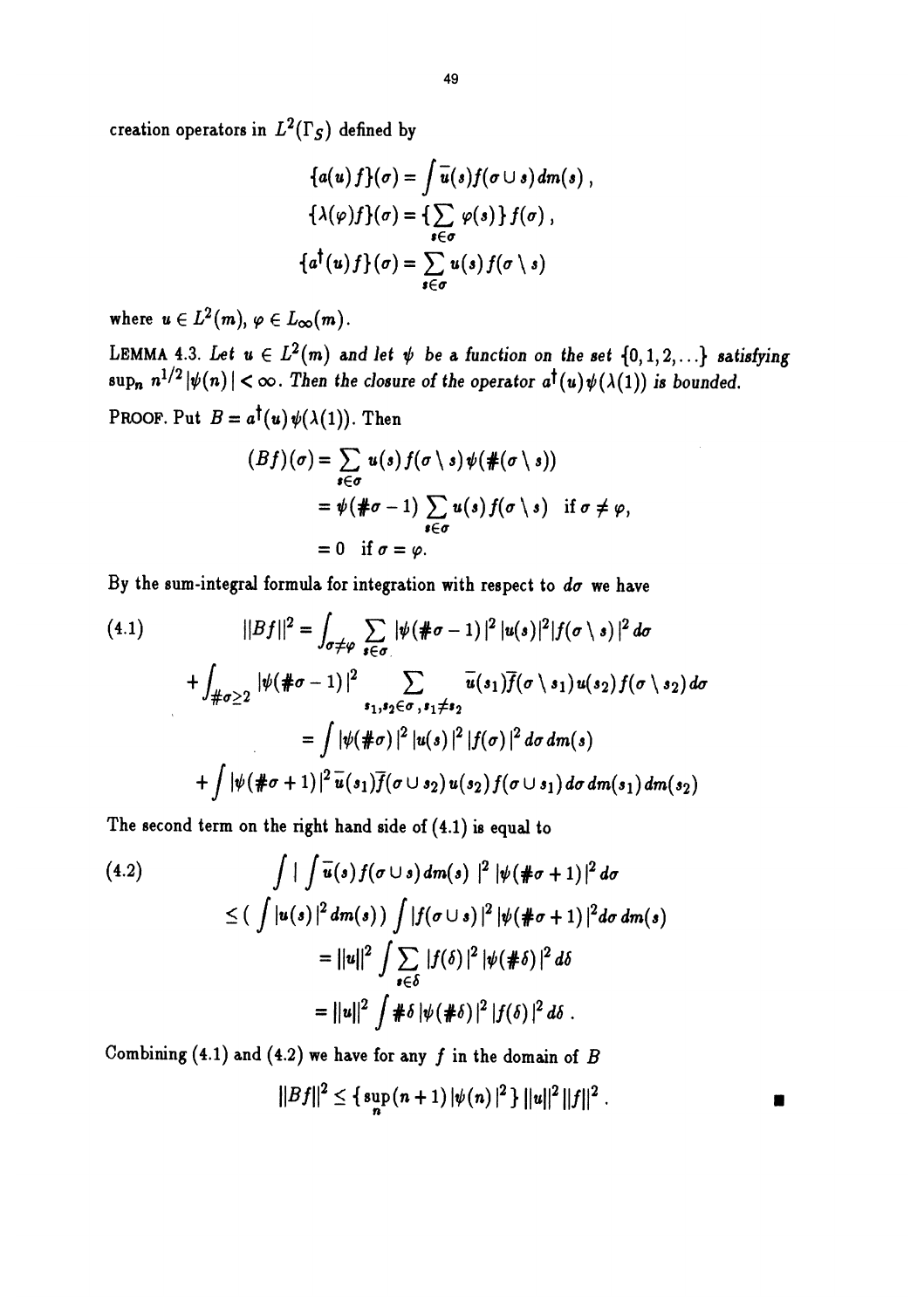COROLLARY 4.4. Let  $\psi$  be any function on  $\{0,1,2,...\}$  such that

$$
\sup_n n^{1/2} |\psi(n)| < \infty.
$$

Define

$$
X(t) = {\overline{\psi}(\Lambda(t)) A(t) + A^{\dagger}(t) \psi(\Lambda(t)) }^{\sim}
$$

in  $\Gamma(L^2(\mathbb{R}_+))$  where A<sup>t</sup>, A, A are the boson creation, conservation and annihilation processes and  $\sim$  denotes closure. Then  $\{X(t), t \geq 0\}$  is a quantum martingale of bounded selfadioint operators in the standard Fock filtration. Furthermore  $(\Lambda(t), X(t))$  is a generaliaed harmonic oscillator on the linear manifold generated by exponential vectors for every t .

PROOF. By considering  $X(t)$  as an operator in  $L^2(\Gamma_S)$  where S is the interval [0, t] with Lebesgue measure and putting  $u(s) \equiv 1$  it follows from Lemma 4.3 that

$$
||X(t)|| \leq \sqrt{t} \, \sup_n (n+1)^{1/2} |\psi(n)| \quad \text{for all} \quad t \geq 0.
$$

Since  $(A^{\dagger}, \Lambda, A)$  is the correct Wick ordering so that  $dA^{\dagger}d\Lambda = dA^{\dagger}dA = d\Lambda dA = 0$  it follows that  $(X(t))_{t\geq 0}$  obeys the martingale property.

Remark. In Corollary 4.4 the probability distribution of  $t^{-1/2}X(t)$  in the vacuum state is also the probability distribution of the bounded operator

$$
Z = \bar{\psi}(N+1)(N+1)^{1/2}L + L^* \psi(N+1)(N+1)^{1/2}
$$

in the pure state  $e_0$  where  $N, L, e_0$  are as in Example 2.2 with the dimension of the underlying Hilbert space  $H$  being infinite. In particular,

$$
X(t) = \frac{1}{2} \left\{ (\Lambda(t) + 1)^{-1/2} A(t) + A^{\dagger}(t) (\Lambda(t) + 1)^{-1/2} \right\}^{\sim}
$$

is a quantum martingale of bounded selfadjoint operators where  $t^{-1/2}X(t)$  has standard Wigner distribution in  $[-1,1]$  for all  $t > 0$ . Indeed, this is immediate by putting  $L(t) = \{(\Lambda(t) + 1)^{-1/2} A(t)\}^{\sim}$ ,  $L^*(t) = A^{\dagger}(t)(\Lambda(t) + 1)^{-1/2}$  and observing that  $L_t L_t^* = t$ ,  $[\Lambda(t), L(t)] = -\dot{L}(t)$  for all t. In this construction  $X(t)$  is a noncommutative martingale. It will be interesting to construct a commutative version.

**REFERENCES** 

- [1] T.S. Chihara : An Introduction to Orthogonal Polynomials, Gordon and Breach, New York 1978.
- [2] R.L. Hudson and K.R. Parthasarathy : Unification of fermion and boson stochastic calculus, Comm. Math. Phys. 104 (1986) 457-470.
- [3] H. Maassen : Quantum Markov processes on Fock space described by integral kernels, p. 361-374 in Lecture Notes in Math. 1136 (1985), Springer, Berlin.